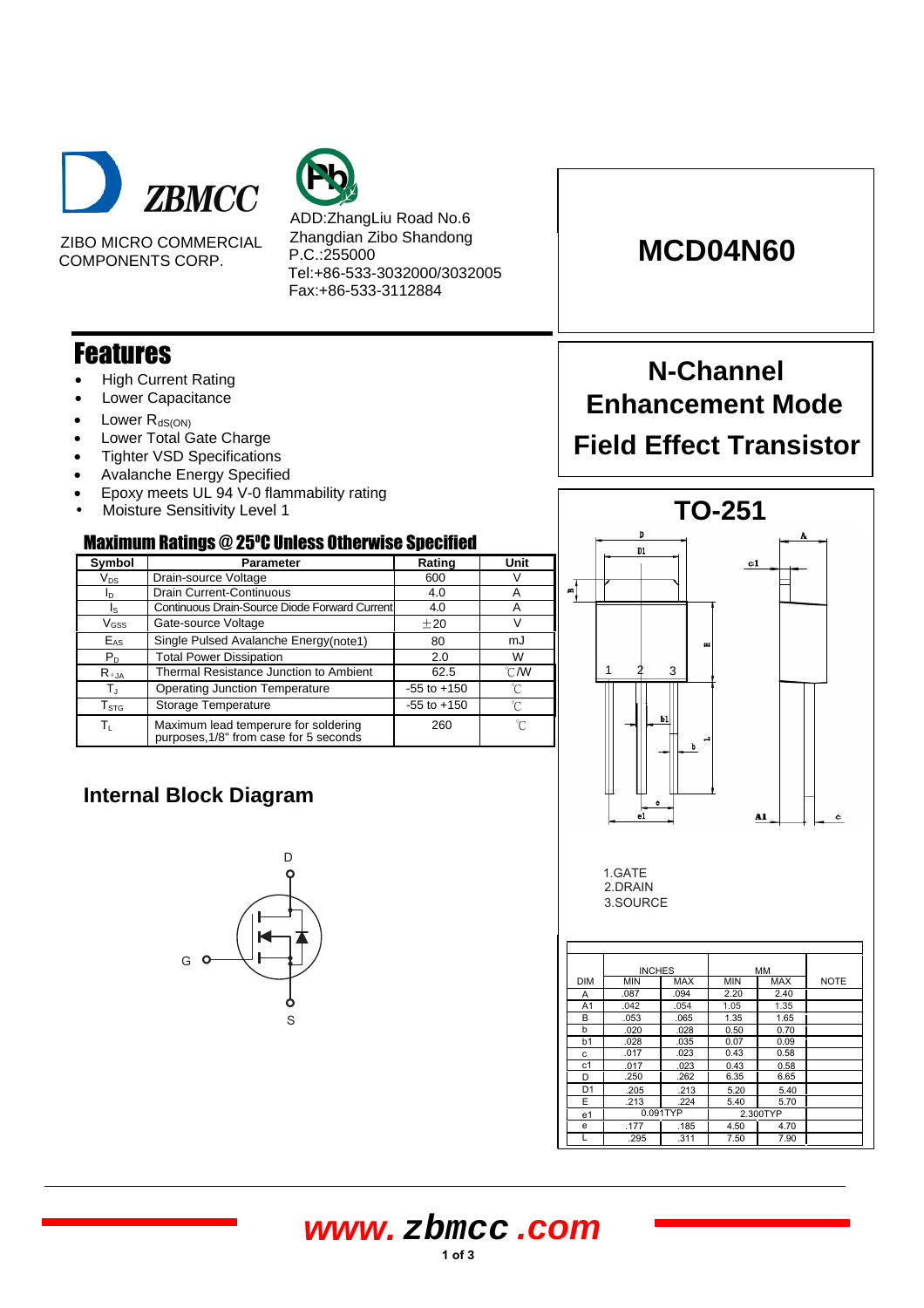

ZIBO MICRO COMMERCIAL COMPONENTS CORP.

#### Electrical characteristics (T<sub>a</sub>=25°C unless otherwise noted)

| <b>Parameter</b>                          | Symbol                 | <b>Test Condition</b>                                  | Min | <b>Typ</b> | <b>Max</b> | Unit   |
|-------------------------------------------|------------------------|--------------------------------------------------------|-----|------------|------------|--------|
| Off characteristics                       |                        |                                                        |     |            |            |        |
| Drain-source breakdown voltage            | <b>V</b> (BR)DSS       | $V$ <sub>GS</sub> = $0$ V, l <sub>D</sub> = $250\mu$ A | 600 |            |            | $\vee$ |
| Drain-source diode forward voltage(note2) | <b>V</b> <sub>SD</sub> | $V$ Gs = 0V, Is = 4.0A                                 |     |            | 1.5        |        |
| Zero gate voltage drain current           | $I_{DSS}$              | $V_{DS} = 600V$ , $V_{GS} = 0V$                        |     |            | 25         | μA     |
| Gate-body leakage current, forward(note2) | $I_{GSSF}$             | $V_{DS} = 0V$ , $V_{GS} = 30V$                         |     |            | 100        | nA     |
| Gate-body leakage current, reverse(note2) | <b>I</b> GSSR          | $V_{DS} = 0V$ , $V_{GS} = -30V$                        |     |            | $-100$     |        |
| On characteristics (note2)                |                        |                                                        |     |            |            |        |
| Gate-threshold voltage                    | $V$ GS(th)             | $V_{DS} = V_{GS}$ , lp = 250 $\mu$ A                   | 2.0 |            | 4.0        | $\vee$ |
| Static drain-source on-resistance         | RDS(on)                | $V$ GS = 10V, ID = 2.0A                                |     |            | 3.0        | Ω      |
| Forward transconductance                  | gfs                    | $V_{DS} = 50V$ , $I_D = 2A$                            | 2.5 |            |            | S      |
| <b>Dynamic characteristics (note 3)</b>   |                        |                                                        |     |            |            |        |
| Input capacitance                         | $C_{iss}$              |                                                        |     | 540        | 760        |        |
| Output capacitance                        | C <sub>oss</sub>       | $V_{DS}$ =25V, VGs = 0V, f = 1MHz                      |     | 125        | 180        | pF     |
| Reverse transfer capacitance              | C <sub>rss</sub>       |                                                        |     | 8.0        | 20         |        |
| <b>Switching characteristics</b>          |                        |                                                        |     |            |            |        |
| Total gate charge                         | $Q_g$                  |                                                        |     | 5.0        | 10         |        |
| Gate-source charge                        | $Q_{gs}$               | $V_{DS} = 480V$ , $V_{GS} = 10V$ , $I_D = 4.0A$        |     | 2.7        |            | nC     |
| Gate-drain charge                         | $Q_{gd}$               |                                                        |     | 2.0        |            |        |
| Turn-on delay time (note3)                | $t_{d(on)}$            |                                                        |     | 12         | 20         |        |
| Turn-on rise time (note3)                 | tr                     | $V_{DD} = 300V$ , $V_{GS} = 10V$ ,                     |     | 7.0        | 10         | ns     |
| Turn-off delay time (note3)               | $t_{d(off)}$           | $R_G = 9.1 \Omega$ , lp = 4.0A                         |     | 19         | 40         |        |
| Turn-off fall time (note3)                | tf                     |                                                        |     | 10         | 20         |        |

**Notes :** 

1. L=10mH, I<sub>L</sub>=4 A, V<sub>DD</sub>=100V, V<sub>GS</sub>=10V, R<sub>G</sub>=25Ω, Starting T<sub>J</sub>=25°C.

2. Pulse Test : Pulse width≤300µs, duty cycle ≤2%.

3. These parameters have no way to verify.